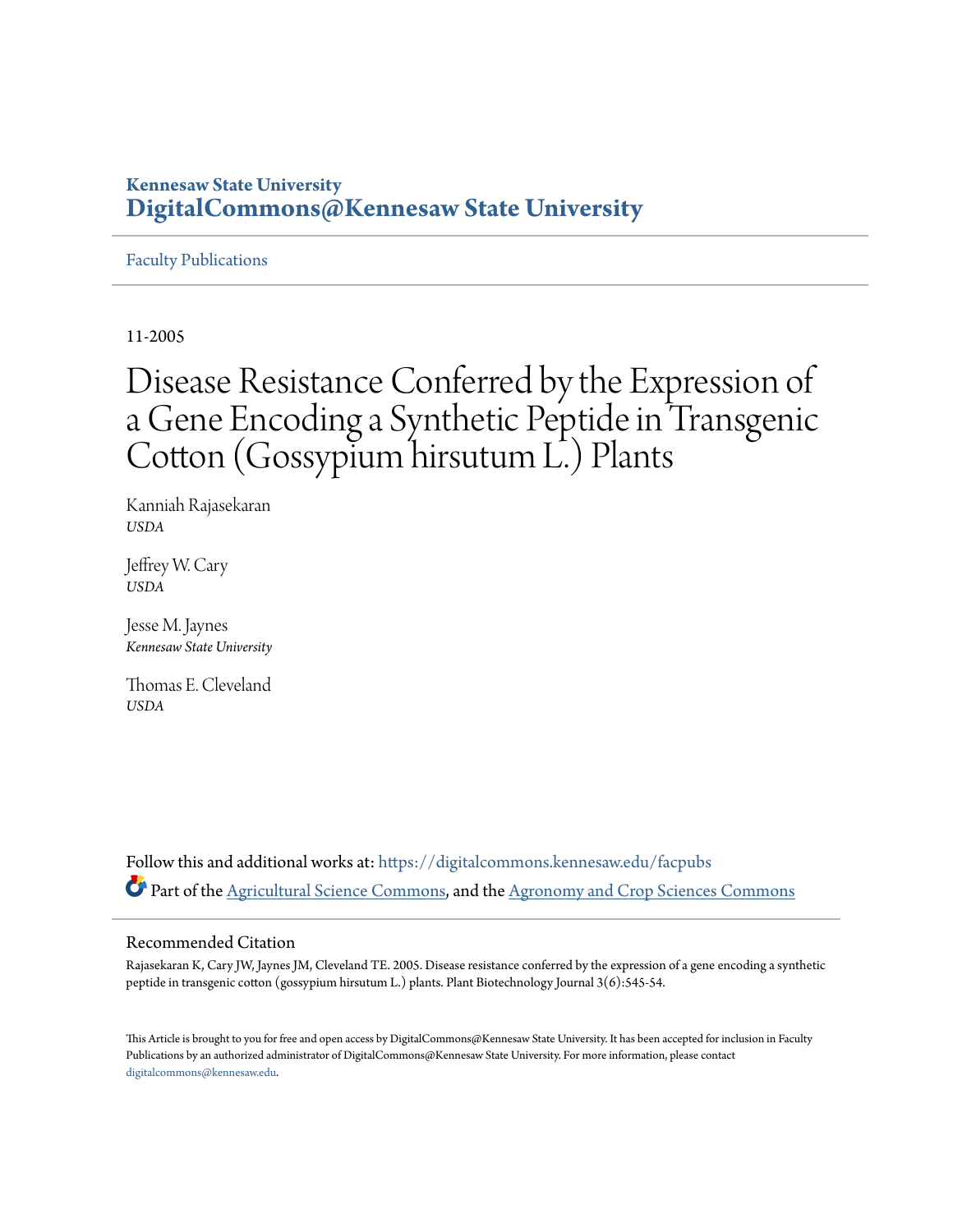## Disease resistance conferred by the expression of **a gene encoding a synthetic peptide in transgenic cotton (***Gossypium hirsutum* **L.) plants**

Kanniah Rajasekaran<sup>1,</sup>\*, Jeffrey W. Cary<sup>1</sup>, Jesse M. Jaynes<sup>2</sup> and Thomas E. Cleveland<sup>1</sup>

<sup>1</sup>USDA, ARS, Southern Regional Research Center, Food and Feed Safety Research Unit, 1100 Robert E. Lee Blvd., New Orleans, LA 70124 and<sup>2</sup>Kennesaw State *University, 1000 Chastain Road, Kennesaw, GA 30144* 

*Received 9 February 2005; revised 10 May 2005; accepted 16 May 2005.* \**Correspondence* (fax (504) 286 4533; e-mail krajah@srrc.ars.usda.gov)

#### **Keywords:** aflatoxin, *Aspergillus flavus*, disease resistance, mycotoxin, synthetic peptide, transgenic cotton.

#### **Summary**

Fertile, transgenic cotton plants expressing the synthetic antimicrobial peptide, D4E1, were produced through *Agrobacterium*-mediated transformation. PCR products and Southern blots confirmed integration of the *D4E1* gene, while RT-PCR of cotton RNA confirmed the presence of *D4E1* transcripts. *In vitro* assays with crude leaf protein extracts from T0 and T1 plants confirmed that *D4E1* was expressed at sufficient levels to inhibit the growth of *Fusarium verticillioides* and *Verticillium dahliae* compared to extracts from negative control plants transformed with pBI-d35SΩ-*uid*A-nos (CGUS). Although *in vitro* assays did not show control of pre-germinated spores of *Aspergillus flavus*, bioassays with cotton seeds *in situ* or *in planta*, inoculated with a GFP-expressing *A. flavus*, indicated that the transgenic cotton seeds inhibited extensive colonization and spread by the fungus in cotyledons and seed coats. *In planta* assays with the fungal pathogen, *Thielaviopsis basicola,* which causes black root rot in cotton, showed typical symptoms such as black discoloration and constriction on hypocotyls, reduced branching of roots in CGUS negative control T1 seedlings, while transgenic T1 seedlings showed a significant reduction in disease symptoms and increased seedling fresh weight, demonstrating tolerance to the fungal pathogen. Significant advantages of synthetic peptides in developing transgenic crop plants that are resistant to diseases and mycotoxin-causing fungal pathogens are highlighted in this report.

### **Introduction**

The average annual cotton production loss as a result of diseases in the United States is about 12% and it is higher in other cotton-growing areas of the world. The seedling disease complex, fungal wilt pathogens and boll rots are the major cotton diseases worldwide. Cottonseed is also attacked by the saprophytic fungus, *Aspergillus flavus* that produces aflatoxin. Aflatoxin, one of the deadliest mycotoxins known, is produced by the fungus on other crops as well such as corn, peanuts and tree nuts (Sinha and Bhatnagar, 1998).

The presence of aflatoxin in cottonseed endangers the health of livestock consuming cottonseed meal used in animal feeds and the health of humans consuming milk products from the affected livestock. The objective of our research is to transform cotton with a gene encoding a synthetic antimicrobial peptide (D4E1) in order to prevent or minimize pre-harvest contamination of cottonseed by the aflatoxigenic fungus, *A. flavus* and provide resistance or tolerance to other phytopathogens. We chose this antimicrobial peptide because synthetic analogues such as *D4E1* (FKLRAKIKVRLRAKIKL), compared to naturally occurring antimicrobial peptides, offer more target specificity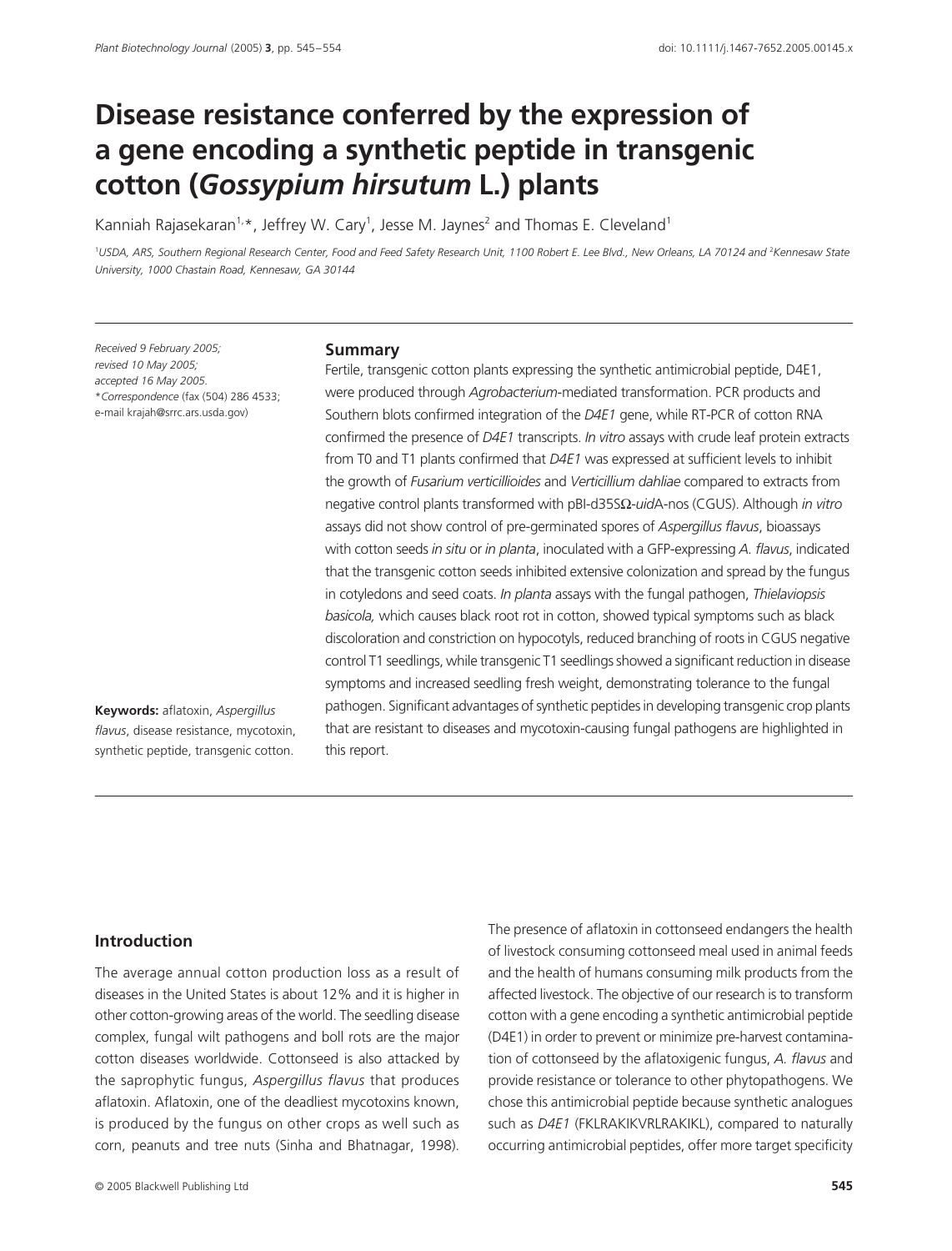and increased efficacy at lower concentrations (Cary *et al*., 2000a). This synthetic peptide has also been shown to inhibit further development of pre-germinated conidia of *A. flavus*, *Fusarium* and other phytopathogens, including bacterial pathogens, at low concentrations (Rajasekaran *et al*., 2001) and to be more resistant to degradation by fungal and plant proteases than natural peptides (De Lucca *et al*., 1998). Moreover, we have demonstrated that crude protein extracts from leaf tissue of transgenic tobacco plants expressing the synthetic peptide *D4E1* gene significantly reduced *in vitro* the number of fungal colonies arising from germinated conidia of *A. flavus* and *Verticillium dahliae*, and showed greater levels of disease resistance *in planta* to the fungal pathogen, *Colletotrichum destructivum*, which causes anthracnose (Cary *et al*., 2000a). In this study, we report the development of transgenic cotton lines with enhanced resistance *in vitro* and *in planta* to several fungal pathogens including *A. flavus* as a result of expression of a synthetic peptide gene.

#### **Results**

#### Transformation of cotton

More than 50 independent, putatively transformed lines were produced on sub-lethal levels of the antibiotic G418 (10 µg/mL) and they were subjected to selection at higher levels of G418 (40 µg/mL) to reduce the number of escapes after embryogenic callus was obtained from each colony. Transgenic plants were produced from PCR-positive embryogenic callus lines 10–15 months after culture initiation (data not shown). All of the transgenic cotton plants carrying the *D4E1* gene were morphologically similar to non-transformed or pBI-d35SΩ-*uid*A-nos-transformed negative controls (CGUS) with respect to growth, leaf shape and flowering. There was no difference between controls and the transgenic cotton plants with regard to seed set. Four T0 plants transformed with the *D4E1* gene, labelled C357, C358, C373 and C374, and their T1 progenies were assayed for disease resistance along with the CGUS negative control plants. Analyses of T1 progeny plants are provided in this report.

#### Southern blot analysis

*Eco*RI digested genomic DNA from four transgenic T1 plants, C357, C358, C373 and C374, that had exhibited antifungal activity *in vitro* and a non-transformed Coker 312 plant was probed with a radiolabelled *Hin*dIII-*Sac*I fragment of about 900 bp representing the d35S $Ω$ -D4E1 DNA sequences. All four transgenics exhibited hybridization signals with the probe



 $3358$ 

 $237<sub>1</sub>$ 

37

 $C35$ 

 $kb$   $O$ 

 $23 9.4 -$ 

 $6.6 -$ 

 $4.3-$ 

 $2.3 2.0 -$ 

while the non-transformed control did not (Figure 1). Plants C373 and C374 each had one band of hybridization indicating one integration event, while C358 and C357 showed three and two hybridization signals respectively, indicating multiple integration events.

#### PCR and RT-PCR analysis

The presence of the integrated T-DNA region in the four T1 transgenics containing the d35SΩ-D4E1 region was also confirmed by PCR amplification of transgenic plant genomic DNA (Figure 2). Using a primer internal to the d35S $\Omega$  promoter and to the 3′ end of the nopaline synthase terminator, all four T1 transgenic samples demonstrated a PCR product of the expected size of 460 bp. This was identical to the size of the product obtained upon amplification of the pBId35SΩ-D4E1-nos binary vector. No PCR products were obtained from amplification of genomic DNA from a CGUS negative control as expected. Subsequent subcloning and sequencing of the PCR products confirmed that the promoter

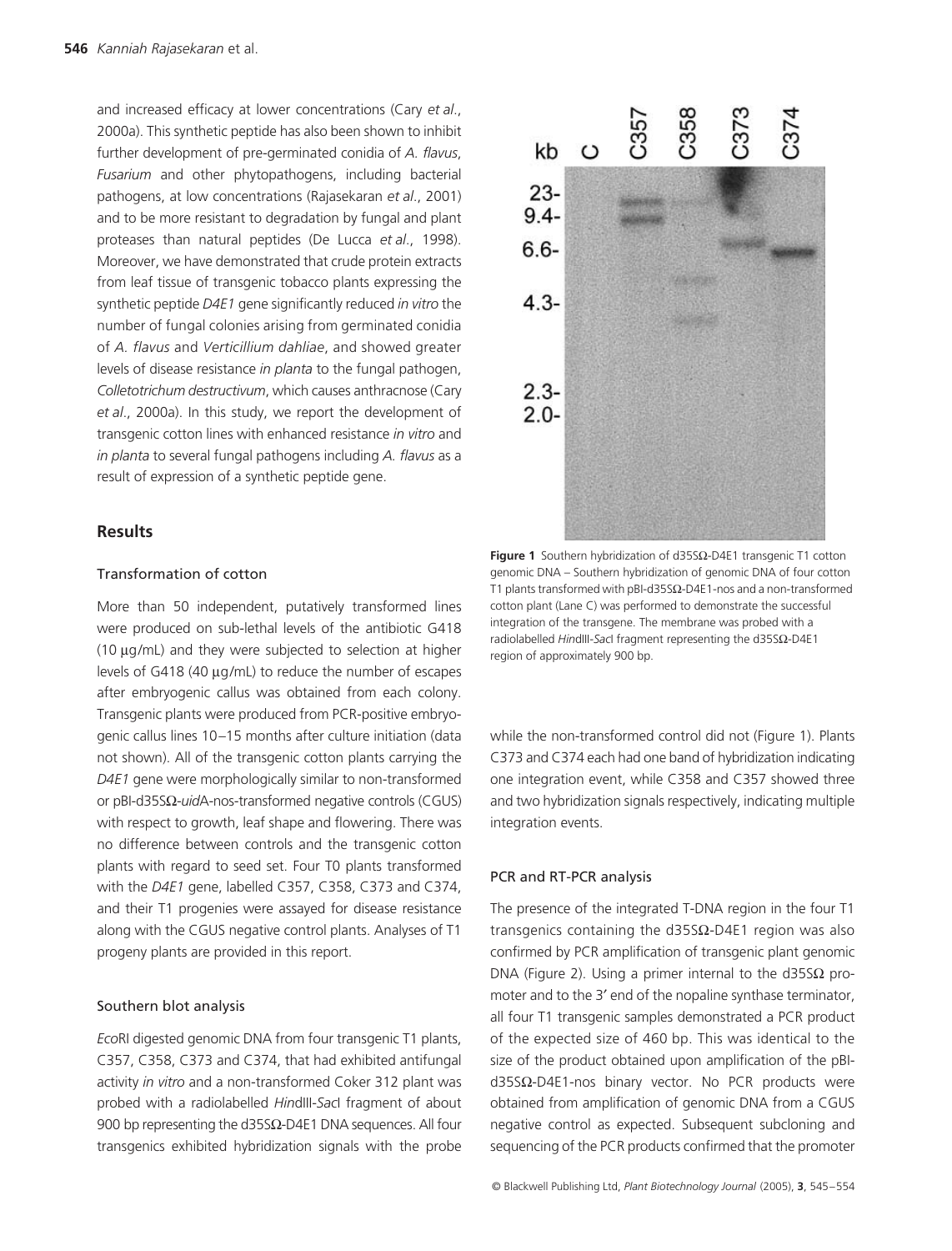

**Figure 2** PCR of transgenic cotton genomic DNA – total DNA from transgenic cotton was amplified with primers designed to an approximate 460-bp region spanning from within the d35S promoter to the 3′ end of the nos terminator. Lane CGUS represents PCR amplification using pBI-d35SΩ-*uid*A-nos genomic template DNA (negative control). Lane 'M' represents *Hae*III digested *phi*X-174 marker DNA; +-control denotes pBI-d35SΩ-D4E1-nos plasmid DNA-positive control.

and *D4E1* gene regions were authentic and properly fused (data not shown). Because of the small size of the expected *D4E1* transcripts, RT-PCR of isolated total RNA from the four T1 transgenics and control plants was performed to demonstrate expression of the *D4E1* gene (Figure 3). Primers were based on the 5′ end of the *D4E1* gene and the 3′ end of *D4E1* including 20 bp of the nopaline synthase terminator



**Figure 3** RT-PCR of total RNA from the four T1 transgenic lines and a CGUS negative control plant was performed to demonstrate expression of the *D4E1* gene. Primers were based on the 5′ end of the *D4E1* gene and the 3′ end of *D4E1* including 20 bp of the nopaline synthase terminator region. PCR amplification of cDNAs from all four transgenic lines and the positive plasmid (pBI-d35SΩ-D4E1-nos) control template (+ control) yielded the expected product of 79 bp while the CGUS negative controls did not generate a product.

region. PCR amplification of cDNAs from all four transgenic plants and the plasmid control template yielded the expected product of 79 bp while the CGUS negative control plant did not generate a product. DNA sequence analysis showed that the sequence of the PCR inserts from the four transgenics was identical to that of the region amplified from the pBI-d35S $\Omega$ -D4E1-nos binary vector control (data not shown).

#### *In vitro* assay of antifungal activity

Plant extracts from each transformed young cotton plant significantly reduced (*P <* 0.05) the number of fungal colonies arising from germinating conidia of *Fusarium verticillioides* and *V. dahliae* compared to the extracts from the CGUS negative controls (Figures 4a & b). However, there was no significant difference between controls and transgenics in reducing the number of colonies from germinating conidia of *A. flavus* (Figure 4c). Germinating conidia of *V. dahliae* were more susceptible to extracts from the transformed plants than the other two fungal species. Extracts from the transformed plants reduced the number of germinating conidia of *V. dahliae* by 40% to 75% compared to extracts from the CGUS negative control plants (Figure 4b). Up to 40% reduction in colony forming units of *F. verticillioides* was observed with extracts from transgenic cotton plants as compared to CGUS negative controls (Figure 4a).

## *In situ* inoculation of detached immature cottonseed with *A. flavus* 70-GFP

All immature cotton seeds, inoculated *in situ* with *A. flavus* 70-GFP strain, showed extensive growth of *A. flavus* on the surface of the seed coats within 7 days of incubation (Figure 5a–c). However, upon dissection of seeds, extensive colonization of inner seed coat and cotyledons were observed in controls, but the transgenic seeds showed greatly reduced colonization by the fungus, thus demonstrating that the transgenic cottonseeds are capable of delaying and reducing the pre-harvest contamination by *A. flavus* (Figure 5d–g). Cotyledons from inoculated seeds were collected, and the fluorescence from their extract was measured at excitation 485 nm/emission 535 nm. Cotyledons from transgenic seeds showed significantly less (40–80%) fluorescence than the controls, indicating a reduction in colonization of transgenic seeds by *A. flavus* 70-GFP strain (Figure 6). Significant reduction in the growth and colonization of seed coats by the fungus was also observed, as measured by the fluorescence and visual rating (data not provided).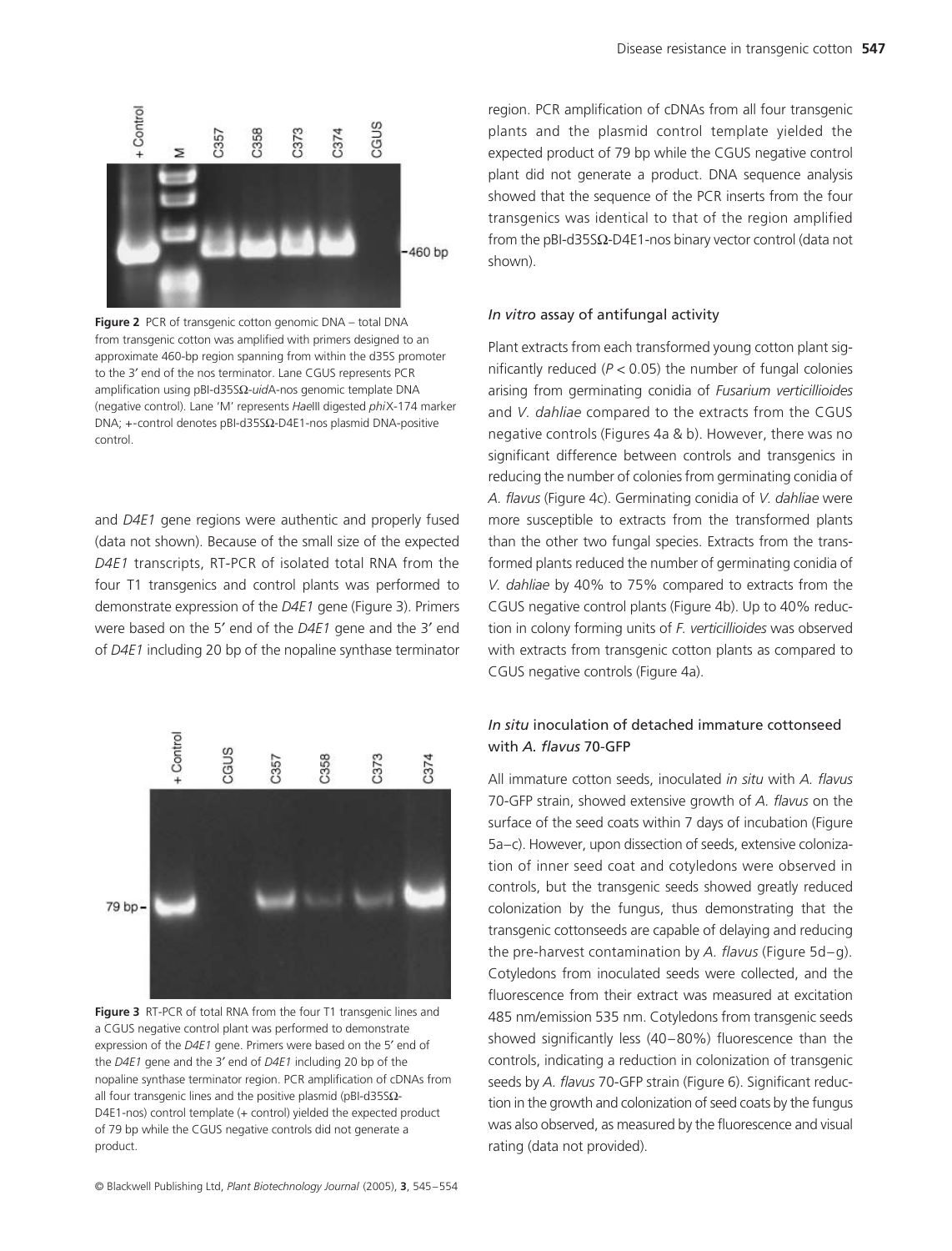

**Figure 4** Antifungal assays *in vitro* – (a) Inhibition of growth of pre-germinated conidia of *Fusarium verticillioides* by exposure to leaf extracts from T1 cotton plants expressing the antifungal peptide *D4E1* gene for 1 h (\*) denotes a significant reduction (*P <* 0.05) in the number of *F. verticillioides* colonies compared to extracts of CGUS negative control. (b) Inhibition of growth of pre-germinated conidia of *Verticillium dahliae* by exposure to leaf extracts from cotton plants expressing the antifungal peptide *D4E1* gene for 1 h (\*) denotes a significant reduction (*P <* 0.01) in the number of *V. dahliae* colonies compared to extracts of CGUS. (c) Lack of significant inhibition (*P <* 0.05) of growth of pre-germinated



**Figure 5** Inhibition assay *in situ* with immature cottonseeds infected with *Aspergillus flavus* 70-GFP. (a) An immature T1 cottonseed 28 dpa devoid of fibers prior to inoculation with *A. flavus* 70-GFP. (b) Growth of *A. flavus* 70-GFP on immature seeds of cotton 7 days after inoculation – picture taken under visible light. (c) Fluorescence due to growth of *A. flavus* 70-GFP on an immature seed. (d) Fluorescence due to *A. flavus* 70-GFP on the inner seed coat of the CGUS negative control; note the rim of bright greenish yellow fluorescence on the outer seed coat (arrows). (e) Small area marked in D is magnified to show the extensive growth of the fungal mycelium growing though the tissue. (f) Lack of abundant fluorescence due to *A. flavus*-GFP on the inner seed coat of the transgenic line C374 although bright fluorescence on the outer seed coat is visible on the outer rim (arrow). (g) Small area marked in F is magnified to show reduction in fungal colonization. Scale bars indicate 40 mm in a, c, d and f; 100 mm in B; 2 mm in E and F.

#### Boll inoculation *in planta* with *A. flavus* 70-GFP

*A. flavus* 70-GFP was allowed to colonize T1 cotton bolls for 3 weeks. About 40% of the bolls that were inoculated with *A. flavus* 70-GFP dropped prematurely and were discarded. The remaining bolls (four to six from each transgenic line) with mature seeds (*c*. 50 dpa) were collected after 3 weeks of colonization under greenhouse conditions and analysed for the spread of *A. flavus* 70-GFP locule by locule, and seeds

conidia of *Aspergillus flavus* by exposure to leaf extracts from cotton plants expressing the antifungal peptide *D4E1* gene for 1 h compared to CGUS. C373 was not included in this assay. Error bars indicate standard error of means. Following ANOVA, mean separation was performed using the method of Tukey (Sokal and Rohlf, 2004).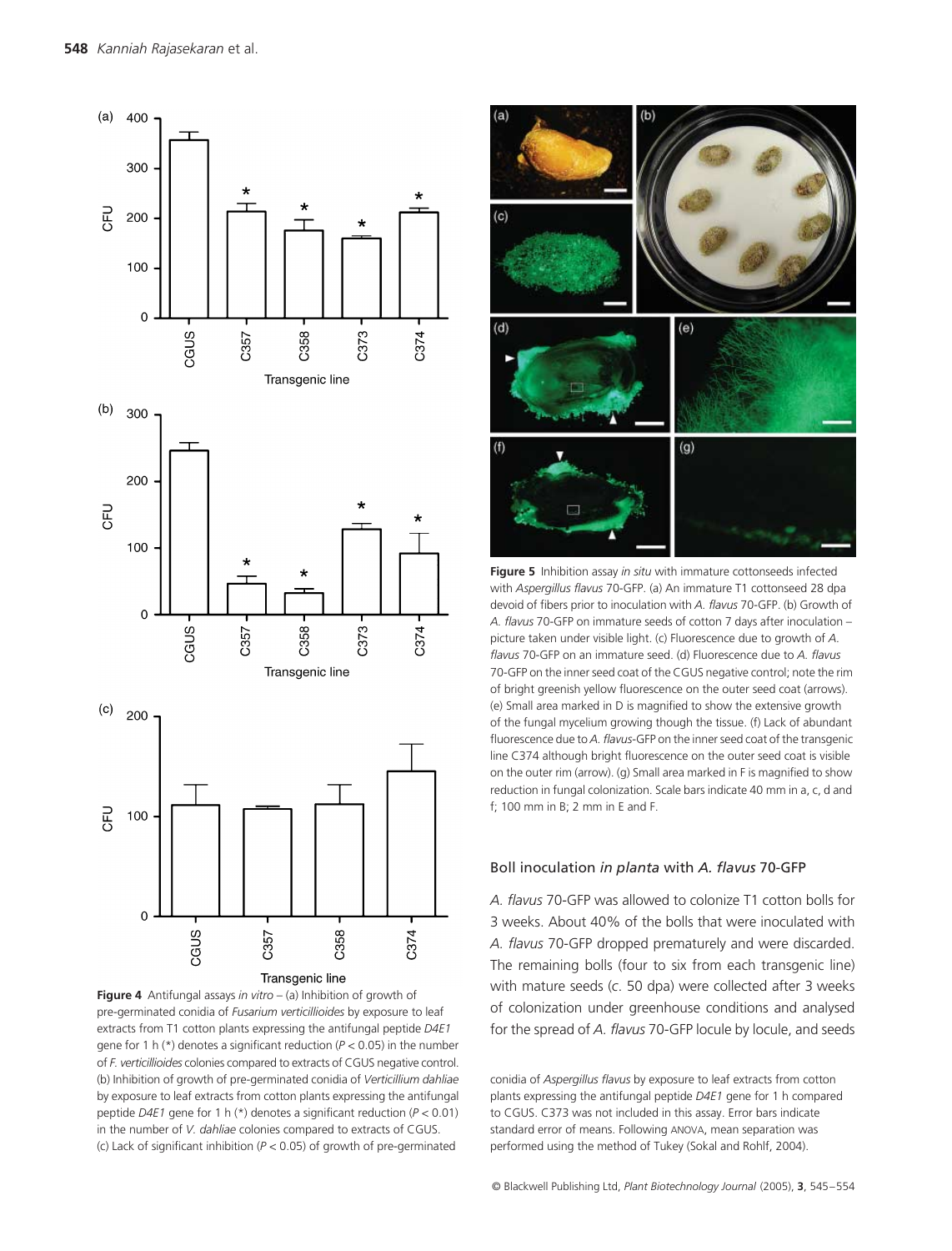

**Figure 6** Growth of *Aspergillus flavus* 70-GFP on cotyledons of immature T1 cotton seed 7 days after inoculation as measured by the fluorescence emanating from the fungus. (\*) denotes a significant reduction (*P <* 0.05) in the fluorescence in seed cotyledons of transgenic lines compared to that of CGUS negative control seed cotyledons. Error bars indicate standard error of means. Mean separation was performed using the method of Tukey following ANOVA.

were examined under fluorescent microscope (Figure 7a). Diagonally opposite locules with reference to the inoculated locules had minimal infection by *A. flavus*. To determine the extent of damage by the colonization of *A. flavus*, seeds were collected from each boll, bulked and ground in liquid nitrogen. Fluorescence as a result of the *A. flavus* 70-GFP was measured from aliquots in phosphate buffer. A significant 50–75% reduction in fungal growth, as measured by the fluorescence was observed in transgenic seed compared to the CGUS control (Figure 7b).

#### *In planta* antifungal assays

*In planta* assays with the phytopathogen, *Thielaviopsis basicola*, that causes black root rot in emerging T1 seedlings, indicated that transgenic seedlings were more vigorous and less prone to damage by the fungus compared to CGUS negative controls (Figure 8a–c). There was no difference in germination rate in the absence of the fungal pathogen; however, in trays containing *T. basicola*, most of the control seedlings were weak and were 5–7 days behind in germination because of the presence of the fungal inoculum in the soil. All the seedlings were evaluated for black discoloration on hypocotyls and roots, branching of roots and, in severe cases, constricted hypocotyls with loss of cortical tissue and lack of vigour (Wang and Davis, 1997). A greater percentage (40–60%) of transgenic progeny seedlings escaped severe damage (disease severity score > 2)





**Figure 7** Inhibition assay *in planta* with T1 cotton bolls infected with *Aspergillus flavus* 70-GFP. (a) Fluorescence micrograph showing colonization of mature cottonseed cotyledons by *A. flavus* 70-GFP. Gossypol glands are visible as dark spots (arrows). (b) Growth of *A. flavus* 70-GFP on cotyledons of mature cotton seed 21 days after inoculation as measured by the fluorescence emanating from the fungus. (\*) denotes a significant reduction (*P <* 0.05) in the fluorescence in seed cotyledons of transgenic lines compared to that of CGUS negative control seed cotyledons. Error bars indicate standard error of means. Mean separation was performed using the method of Tukey following ANOVA.

by *T. basicola*, whereas more than 70% of the control seedlings (expressing the GUS gene only) succumbed to the disease (Figure 8c). On average, control seedlings showed a mean severity score of 3.4 (out of 4) and the average severity score for transgenic seedlings was 2.6 (data not provided). The fresh weight of transgenic seedlings was significantly higher than that of controls (Figure 8d).

#### **Discussion**

We have demonstrated in this report that genetic transformation of cotton plants with the synthetic peptide *D4E1* gene confers antifungal traits. Crude protein extracts from leaves of transgenic cotton plants inhibited the colony development from germinated spores of *F. verticillioides* and *V. dahliae* (Figures 4a & 4b), two of the most common fungi that cause seedling disease complex and wilt in cotton. In contrast, *A. flavus*, the causal fungus for aflatoxin contamination in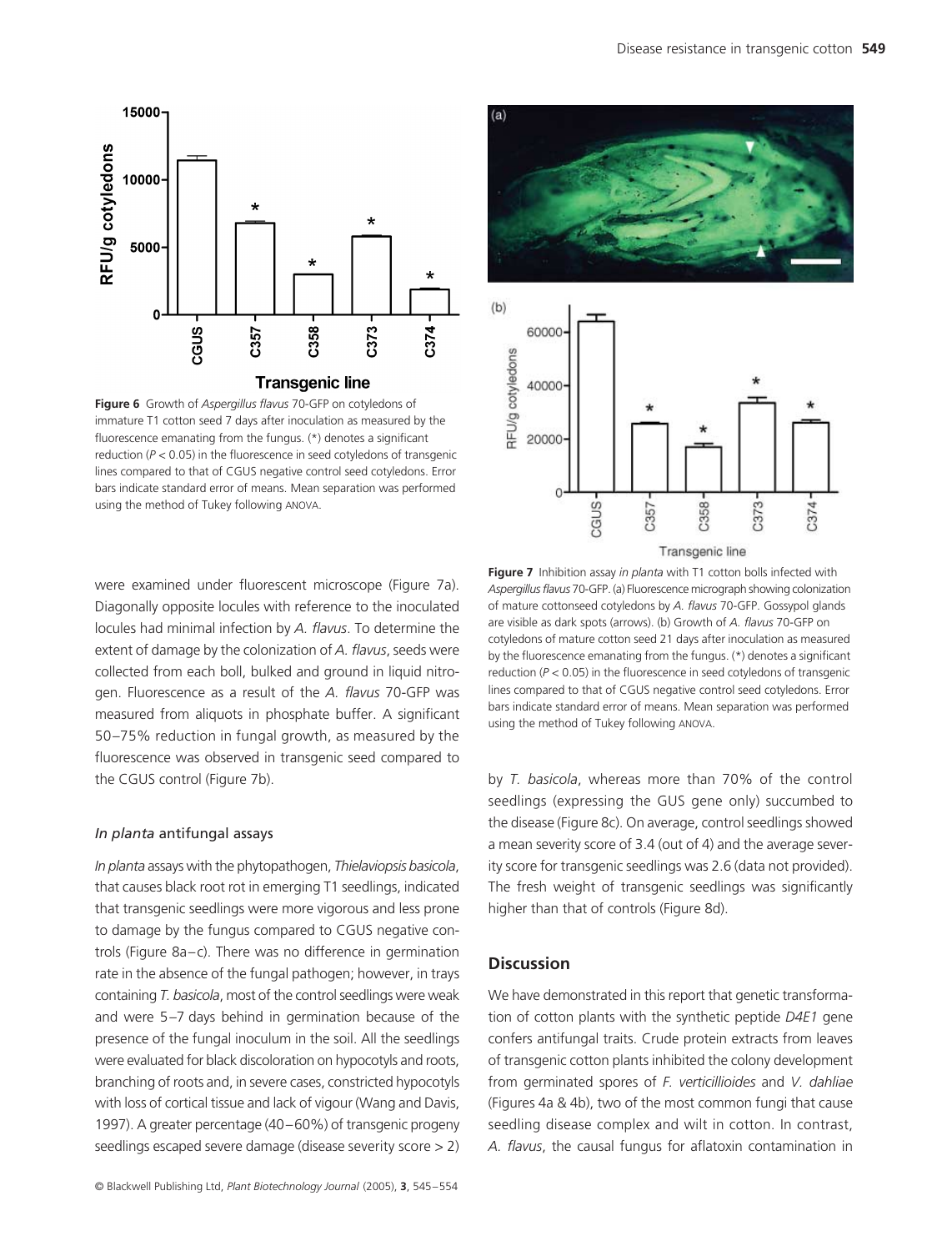

**Figure 8** Antifungal assay *in planta* with T1 progeny seedlings of transgenic cotton plants expressing the synthetic peptide *D4E1* gene against a seedling pathogen, *Thielaviopsis basicola*. (a) Seedlings of C374 showing healthy root system and increased vigor. (b) Seedlings of CGUS negative controls – note the reduction in vigor and black discoloration on hypocotyls and roots with reduced or no branching in CGUS negative control seedlings. (c) A close-up of the typical black root rot lesions caused by *T. basicola,* on cotton seedling hypocotyls (arrows) of C374 and CGUS negative control two weeks after planting in soil inoculated with the fungus. Note lack of root branching on discolored primary root of controls compared to C374. (d) Fresh weight of seedlings (n = *c*. 150) grown for two weeks on inoculated soil with *T. basicola*. Transgenic cotton line C357 was not included in this assay. Note significant (*P <* 0.05) increase in fresh weight of seedlings from *D4E1*-transgenic lines compared to CGUS negative controls. Scale bars indicate 60 mm in a, and b; 15 mm in c.

cottonseeds was not controlled by leaf extracts (Figure 4c). However, *in situ* and *in planta* bioassays with *A. flavus*-70 GFP showed that the transgenic cotton plants expressing *D4E1* are capable of controlling the growth and spread of the fungus in cotyledons of cottonseed in a reproducible manner in both immature, detached seeds (Figures 5 & 6) and mature, greenhouse-grown seeds (Figure 7). *Aspergillus* spp. are saprophytes and do not follow the postulates of host–pathogen relationship as many phytopathogens do. Availability of the GFP strain was extremely valuable in our studies to understand the mode of infection and spread of the fungus inside cotton bolls and seeds (Rajasekaran *et al*., 1999; Cary *et al*., 2000b). Transgenic cotton progeny seedlings also showed significant tolerance *in planta* to *T. basicola*, one of the fungal pathogens that causes seedling disease complex and black root rot (Figure 8).

There have been several reports on expression of naturallyoccurring peptides and their analogs conferring antimicrobial traits in transgenic plants (Hightower *et al*., 1994; Florack *et al*.,

1995; Terras *et al*., 1995; Huang *et al*., 1997; Arce *et al*., 1999; Bi *et al*., 1999; Reynoird *et al*., 1999; Li, Q.S., *et al*., 2001; Zasloff, 2002) including cotton (Emani *et al*., 2003). However, in comparison to synthetic peptides, they do not offer target specificity, increased efficacy at lower concentrations and reduced degradation in the cytoplasmic milieu by plant proteases (Jaynes *et al*., 1993; Rao, 1995; Broekaert *et al*., 1997; Cavallarin *et al*., 1998; Zasloff, 2002). Synthetic peptides such as *D4E1* offer rapid biocontrol or biostatic ability against a wide range of fungal and bacterial pathogens at low concentrations and are non-toxic to mammalian and animal cells (Jaynes *et al*., 1989). Haemolytic activity against mammalian red blood cells was found to be extremely low for the synthetic peptide *D4E1* at levels toxic to phytopathogens (J. M. Jaynes, unpublished). We have demonstrated in our laboratory that the pure synthetic peptide *D4E1* is inhibitory to growth of about 20 bacterial and fungal phytopathogens (Rajasekaran *et al*., 2001). In addition, transgenic tobacco plants expressing *D4E1* demonstrated in bioassays a significant reduction in fungal growth *in vitro* and *in planta* (Cary *et al*., 2000a).

We could not detect *D4E1* peptide via Western or enzymelinked immunosorbent assay (ELISA) because of the amphipathic characteristics of the peptide that lead to aggregation and inability of the peptide to migrate into an SDS-PAGE gel. In addition, a high level of background as a result of the use of the *D4E1* polyclonal antibody precluded unequivocal ELISA or Western detection, similar to the experience of several other researchers working with small antimicrobial peptides (DeGray *et al*., 2001; Li, Q.S. *et al*., 2001; Li, Z.J. *et al*., 2001).

The modes of action of antifungal peptides have been studied extensively (De Lucca and Walsh, 1999; Zasloff, 2002). Those that interact specifically with the lipid components of cell membranes often cause formation of pores or ion channels that result in leakage of essential cellular minerals or metabolites or dissipate ion gradients in cell membranes. Other peptides have been shown to inhibit chitin synthase or β-D-glucan synthase. The synthetic peptide *D4E1* complexes with ergosterol, a sterol present in germinating conidia of a number of fungal species, suggesting that its mode of action is lytic (De Lucca *et al*., 1998). *D4E1* has been shown to take on a β-sheet conformation in solution or during interaction with cell membranes, which is in contrast to cecropin A, and magainins which assume α-helical structures upon binding to acidic phospholipid bilayers. In addition, *D4E1* was shown to be more resistant to fungal and cotton leaf proteases than cecropin A (De Lucca *et al*., 1998). However, results in our laboratory on the effect of nontransformed control tobacco or cotton plant extracts, spiked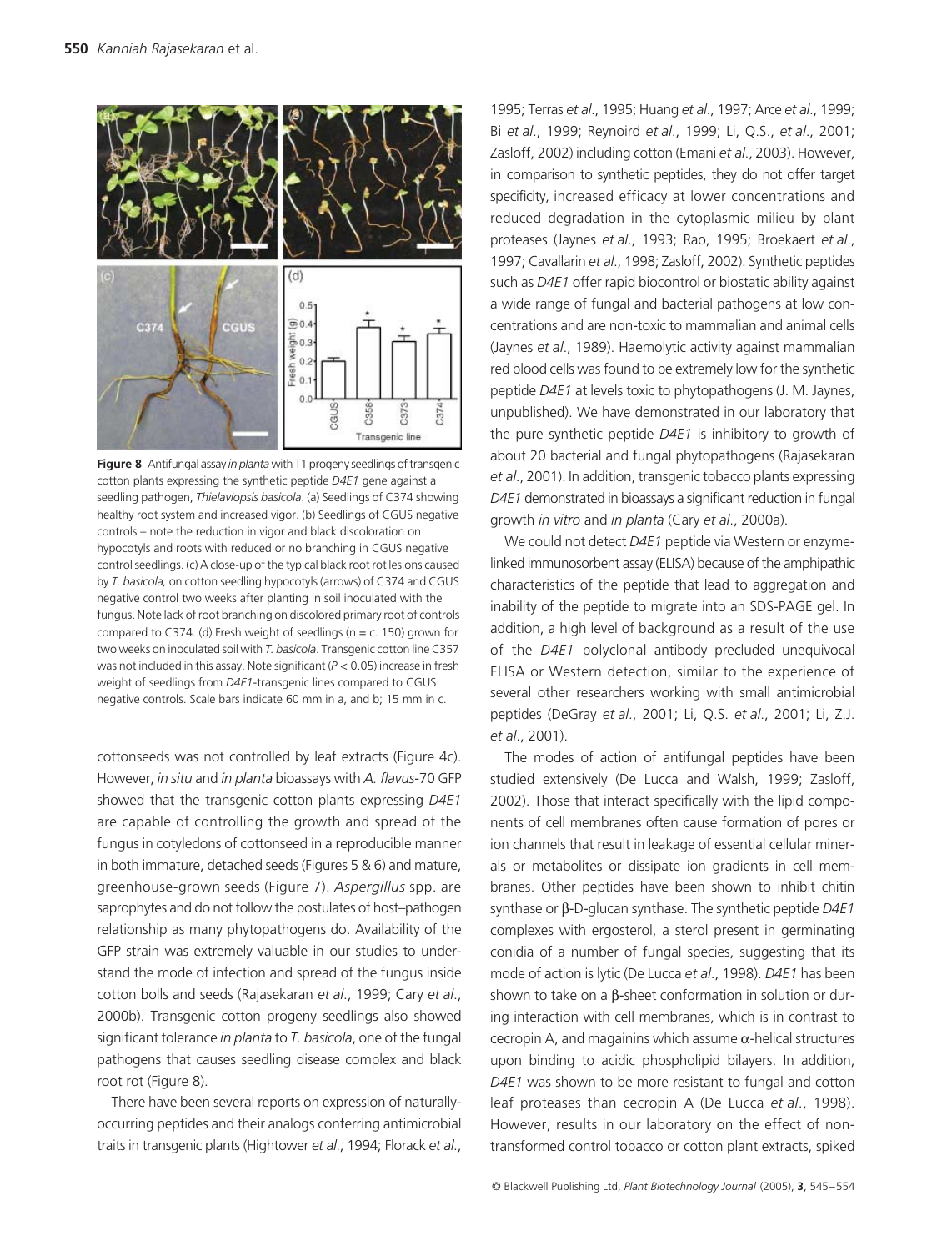with different levels of *D4E1*, did not correlate with *in vitro* antifungal effects of purified *D4E1*. Moreover, addition of plant protease inhibitors to tobacco plant extracts prior to spiking with *D4E1* did not enhance the antifungal effect of the peptide (Cary *et al*., 2000a). The interaction of amphipathic peptides among themselves and with biological membranes is a complex phenomenon that is not well understood. Further research is needed to elucidate the mode of action *in planta* of this antimicrobial peptide.

Results from transgenic plants were similar to the results from *in vitro* antifungal assays using purified *D4E1* (Rajasekaran *et al*., 2001). We demonstrated that phytopathogens that are sensitive to *D4E1* are inhibited *in vitro* to a greater extent in bioassays than *A. flavus*, which requires a higher IC50 concentration for effective control. For example, IC50 values for sensitive pathogens such as *F. verticillioides*, *V. dahliae*, T. basicola are 0.88, 0.60 and 0.52 µ<sup>M</sup> of *D4E1*, respectively, whereas for *A. flavus* it is 7.8–11.0 µm. Based on our experience with various types of bioassays we concur that *in planta* assays are more meaningful, although *in vitro* assays provide relative efficacy levels of antifungal proteins in a short time frame. In the current study, *in situ* and *in planta* analyses indicated that cotton plants expressing the *D4E1* gene are capable of inhibiting the spread and colonization of *A. flavus* in cottonseed (Figures 5, 6 & 7), although *in vitro* analyses suggested otherwise (Figure 4c). It is conceivable that higher expression levels of the antifungal peptide are required to control saprophytic fungi such as *Aspergillus* spp. Performance of these transgenic cotton plants under field conditions with regard to reducing aflatoxin contamination in cottonseed by *A. flavus* is yet to be evaluated. Increased transgene expression levels are preferred to control a wide range of phytopathogens; for example, we are currently evaluating antifungal gene expression through plastid transformation (DeGray *et al*., 2001; Kumar *et al*., 2004) for effective control of phytopathogens including mycotoxinproducing fungi.

#### **Experimental procedures**

## *Agrobacterium* constructs and transformation of cotton seedling explants

The pBI-d35SΩ-D4E1-nos binary vector was introduced into *Agrobacterium tumefaciens* strain LBA 4404 (Gibco-BRL, Bethesda, MD) as described previously (Cary *et al*., 2000a). *Agrobacterium* cultures for transformation experiments were initiated in 50 mL of YEB liquid medium using frozen glycerol stocks (500 µL) as inoculum. These cultures were grown

overnight for about 18 h at  $26 \pm 2$  °C on a gyratory shaker. The optical density (A600) values were adjusted to 0.6–0.8 in liquid MS medium prior to use. *Agrobacterium*-mediated transformation of seedling explants of cotton (*Gossypium hirsutum* L. cv. Coker 312) and regeneration of fertile, transgenic plants were carried out according to the published protocols (Rajasekaran *et al*., 1996; Rajasekaran, 2004). Plants transformed with the pBI-d35SΩ-*uid*A-nos construct (CGUS) served as controls. All the primary transformants and their progenies were grown in a greenhouse until maturity.

#### Analysis of transgenic plant DNA

To determine if the CaMV d35SΩ-D4E1 region was integrated into the cotton genome, a 460-bp segment of DNA encompassing the CaMV d35S promoter-D4E1-nos terminator region was PCR amplified from genomic DNA of transgenic plants. Genomic DNA was isolated from 12 transgenic cotton leaf disks using the REDExtract-N-Amp Plant PCR kit (Sigma, St. Louis, MO). Oligonucleotide primers designed to an internal region of the CaMV d35S promoter, 5′-ATGACG-CACAATCCCACTATCCTTC-3′ and to an internal region of the nos terminator, 5′-CTAGTAACATAGATGTCTCCGCGC-3′ were used to amplify cotton plant genomic DNA using Ampli*Taq* Gold polymerase (Applied Biosystems). The following thermocycler (PTC-100, MJ Research, Inc., Watertown, MA) parameters were used: 1 cycle of 95 °C, 10 min; 60 °C, 1 min; 72 °C, 30 s; 34 cycles of 95 °C, 1 min; 65 °C, 1 min; 72 °C, 30 s; and a final extension of 72 °C for 7 min. PCR products obtained were analysed by 1% agarose gel electrophoresis followed by ethidium bromide staining. Validity of PCR products was determined by DNA sequencing.

Genomic DNA for Southern hybridization analysis was isolated and purified using the QIAGEN DNeasy Plant Mini Kit (Qiagen, Valencia, CA). Cotton genomic DNA (20 µg) was completely digested with the restriction endonuclease *Eco*RI and separated by electrophoresis on a 1% agarose gel. DNA fragments were transferred to Nytran Plus nylon membranes (Schleicher and Schuell, Inc., Keene, NH) by vacuum blotting. The nylon membranes were hybridized with a randomprimed (Rediprime II Kit; Amersham Biosciences; Piscataway, NJ), 32P-dCTP-labelled d35SΩ promoter-*D4E1 Hin*dIII*-Sac*II fragment. Hybridization was performed overnight at 42 °C in ULTRAhyb Buffer (Ambion Inc., Austin, TX) followed by two 5-min washes in  $2 \times$  SSC/0.1% SDS at 42 °C, and a final wash for 15 min in 0.1  $\times$  SSC/0.1% SDS at 42 °C. Nylon membranes and Kodak X-OMAT AR autoradiography film (Eastman Kodak, Rochester, NY) were placed between 'intensifying screens' and exposed overnight at −80 °C.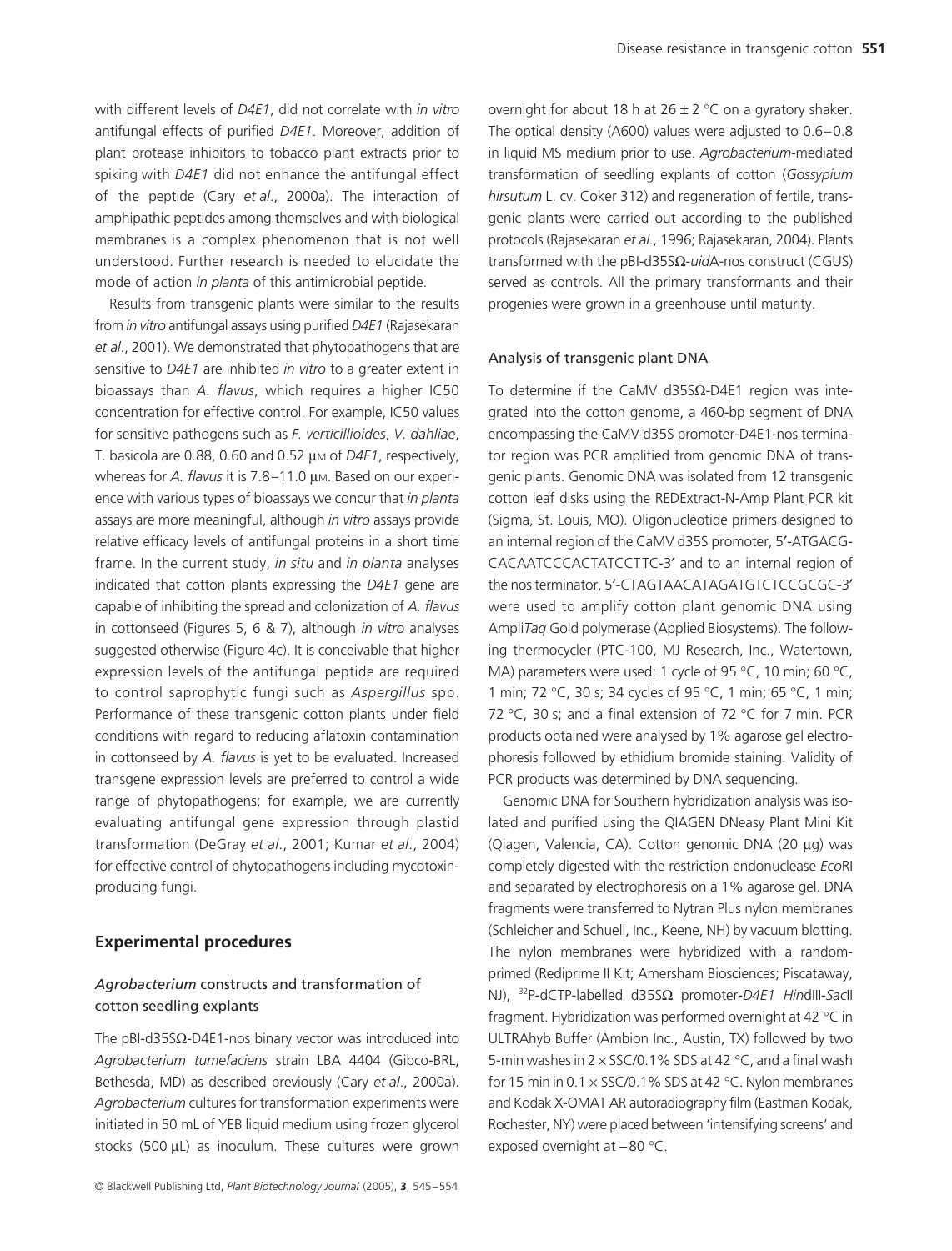#### RT-PCR of transgenic cotton RNA

Because of the inherent difficulty of identifying the extremely small *D4E1* transcript using standard Northern hybridization protocols, reverse transcription – polymerase chain reaction (RT-PCR) amplification of total RNA was used to detect the presence of these small transcripts. Total RNA was purified using the QIAGEN RNeasy Plant Mini Kit (Qiagen, Valencia, CA). RNase-free DNase (Qiagen) was used to ensure complete removal of DNA from RNA samples prior to RT-PCR. Reverse transcription and first strand cDNA synthesis of cotton RNA was performed using the Advantage RT- for-PCR Kit (Clontech, Palo Alto, CA). The antisense oligonucleotide primer was designed to the 5′ end of the nos transcriptional terminator sequence including the *Sac*I site (underlined) that linked it with the 3′ end of the *D4E1* coding sequence (5′- ATCGGGGAAATTCGAGCTCTTACAAC-3′). The sense PCR primer represented the 5′ end of the *D4E1* coding region starting with the *Nco*I site (underlined) used to link it with the d35SΩ promoter (5′-CCATGGGATTTAAGTTGAGAGCTAA-GATTA-3′). Using Ampli*Taq* Gold polymerase first strand cDNA representing the *D4E1* transcript was amplified using the following thermocycler parameters: 95 °C, 10 min; 60 °C, 1 min; 72 °C, 30 s; 34 cycles at 95 °C, 1 min; 65 °C, 1 min; 72 °C, 30 s; and a final extension of 72 °C, 7 min. PCR products were separated by electrophoresis in a 10% polyacrylamide gel and their validity was confirmed by DNA sequencing.

#### DNA sequencing

PCR and RT-PCR generated products were subcloned into plasmid vector pCR 2.1-TOPO (Invitrogen, Carlsbad, CA). The nucleotide sequence of the subcloned PCR products was determined by non-radioactive sequencing using the ABI PRISM 377 Automated DNA Sequencer (Applied Biosystems, Foster City, CA) using standard −21 M13 forward and M13 reverse primers. Sequence information was analysed using DNAMAN (Lynon Biosoft: Quebec, Canada) analysis software.

## *In vitro* analysis of antifungal activity of plant extracts to *A. flavus*, *F. verticillioides* and *V. dahliae*

The inhibitory activity of extracts from cotton plants transformed with *D4E1* gene was assessed *in vitro* following the method of Cary *et al*. (2000a). Briefly, conidial suspensions were prepared from cultures grown on potato dextrose agar (PDA; Difco, Detroit, MI) (PDA) slants for 7 days at 30 °C (*A. flavus*, *F. verticillioides*) or 22 °C (*V. dahliae*). Conidial suspensions in

1% (w/v) potato dextrose broth (PDB, pH 6.0) were adjusted to a density of 10<sup>5</sup> conidia/mL and were germinated in PDB for 8 h at 30 °C (*A. flavus, F. verticillioides*) or overnight at 22 °C (*V. dahliae*) prior to assay.

Plant homogenates were prepared by directly grinding cotton leaves into a fine powder in liquid nitrogen with no buffer added. Ground tissues were then centrifuged at 11 700 *g* for 10 min at room temperature and extract collected from each sample. Conidial suspensions  $(25 \mu l)$  were then added to 225 µl of plant extract, mixed, and incubated for 1 h at 30 °C (*A. flavus*, *F. verticillioides*) or 22 °C (*V. dahliae*). Three 50 µl aliquots from each sample were then spread on to PDA plates and incubated at 30 °C or 22 °C for 24–48 h and fungal colonies counted. One-way ANOVA was used to determine the significance of the effect of transgenic plant extracts on germinating conidia. Mean separations were performed using the method of Tukey (Sokal and Rohlf, 1981) using the GRAPHPAD PRISM software.

## *In situ* inoculation of detached cottonseed with *A. flavus* 70-GFP

## *Construction and transformation of the GFP expression vector*

The EGFP gene (ClonTech) was placed under control of the constitutively expressed *A. nidulans* glyceraldehyde phosphate dehydrogenase (*gpd*A) gene promoter and the *Aspergillus parasiticus nmt*-1 gene transcriptional terminator. All of these elements were subcloned into the plasmid vector pBlueScript-SK (Stratagene) to produce the vector *gpd*-EGFP (Rajasekaran *et al*., 1999; Cary *et al*., 2000b). Plasmid *gpd*-EGFP was cotransformed with the vector pSL82 harbouring the *A. parasiticus nia*D gene into the *nia*D mutant of *A. flavus* 70. One isolate stably expressing high levels of GFP, designated *A. flavus* 70-GFP, was used in all experiments.

#### In situ *inoculation*

*A. flavus* 70-GFP was grown for 7 days at 30 °C on MEA media before assay. Conidia were harvested by flooding a single plate with 9 mL of 0.01% (v/v) sterile Triton X-100 solution and scraping the surface of mycelium with a sterile pipette, and were used at  $2 \times 10^4$  conidia/mL for seed inoculation studies. Immature cottonseeds (25–28 days postanthesis, dpa) from greenhouse-grown bolls were prepared by removing fibres from seed coats. About 100 conidia (5 µL) were introduced into immature seed through a needle wound of approximately 3–5 mm depth. A minimum of 10 seeds per plate and three replicates were used per transgenic event. The Petri dishes were sealed with two layers of parafilm to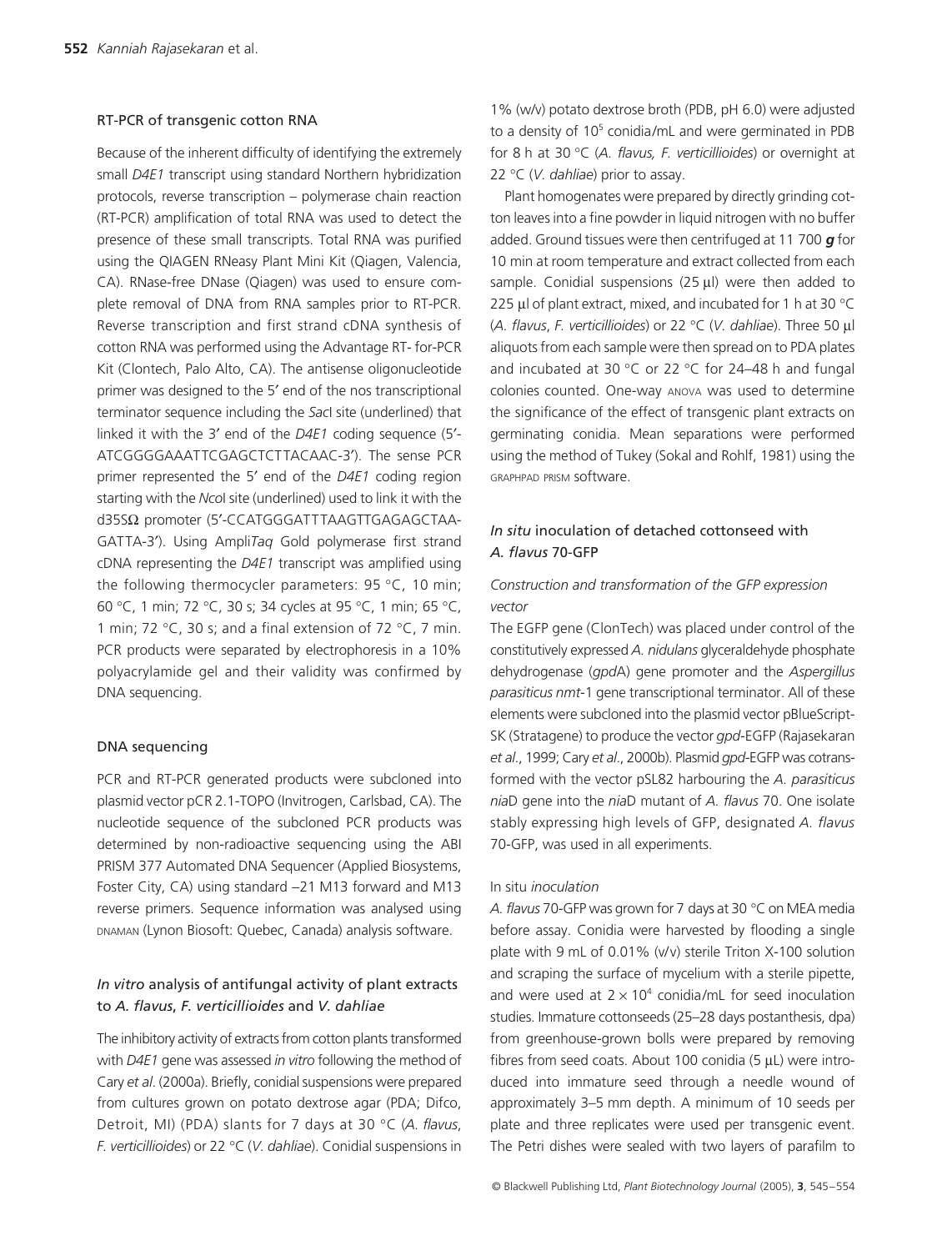maintain high humidity, and were incubated at 28 °C for 7 days. Each seed was sliced longitudinally and the cotyledons removed for separate analysis. The seed coat was examined for GFP fluorescence of mycelium using the Olympus SZH10 GFP-stereomicroscope and the amount of the inner seed coat colonized by *A. flavus* 70-GFP was estimated using the following scale:  $0 = 0\%$  of inner seed coat colonized with fluorescent mycelium; 1 = 1–25% of inner seed coat colonized;  $2 = 26 - 50\%$  of inner seed coat colonized;  $3 = 51 - 75\%$  of inner seed coat colonized;  $4 = 576\%$  of inner seed coat colonized.

Fungal colonization was also quantitatively assessed as follows: Cotyledons were separated and ground in liquid N2. Five hundred  $\mu$ L of phosphate buffer (50 mm, pH = 7.2) was added to 1 g of powdered seed coat tissue or cotyledons and mixed well by vortexing. The samples were centrifuged at 11 700 *g* for 10 min in a swing bucket rotor. One hundred µL aliquots of supernatant from each sample were placed in a 96-well HP Viewplate and the fluorescence was measured at an excitation wavelength at 485 nm and an emission wavelength of 535 nm using the Perkin-Elmer HTS 7000 fluorometer. Average fluorescence values were obtained for each sample and were subjected to nonparametric ANOVA using the GRAPHPAD PRISM software.

#### *In planta* bioassays

#### *Boll inoculation with* A. flavus*-70 GFP strain*

Six to eight cotton bolls (25–28 dpa) in each of greenhousegrown control and transgenic plants were wounded in the centre of one of the locules to a depth of 5–10 mm with a 3 mm diameter cork borer. A small aliquot (10 µL) of the *A. flavus* 70-GFP suspension (104 conidia/mL) was dropped into the hole, and the fungus was allowed to colonize bolls for 3 weeks. Seeds from each boll (50 dpa) were harvested separately and ground in phosphate buffer ( $pH = 7.2$ ; 50 mm), vortexed and centrifuged for 10 min at 11 700 *g* with a swing bucket rotor. One hundred µL of supernatant was removed and placed in a 96-well microtitre plate (black View Plate, HP). GFP fluorescence output because *A. flavus* 70-GFP was expressed per g of seed cotyledon tissue.

## *Cotton seedling soil inoculation assay with* Thielaviopsis basicola

Resistance to *T. basicola*, the causal agent of black root rot in cotton seedlings, was evaluated according to the published protocol (Wang and Davis, 1997). T1 seeds were soaked overnight in water and the seed coats were removed. Seeds were then planted in a nursery tray (30 cm  $\times$  30 cm  $\times$  9 cm) containing pre-autoclaved soil (Pro-Mix) well-mixed with two PDA plates of *T. basicola* cultures. The noninoculated control treatment consisted of plain PDA plates blended with water and mixed with soil. Twenty-five seeds were planted in each tray and 3–4 trays were made for each of controls and transgenic lines. All tray flats were placed in growth chamber set at 24 °C (day) and 18 °C (night) for 2 weeks and the soil was kept moist. Germination rate and individual seedling weight after 2 weeks of planting were recorded and subjected to statistical analysis (ANOVA). Disease severity ratings scale for *T. basicola* was assigned to each seedling according to the procedures of (Wang and Davis, 1997).

#### **Acknowledgements**

The authors thank Demegen Inc. (Pittsburgh, PA) for the *D4E1* peptide sequence, Dow AgroSciences (Indianapolis, IN) for their collaboration, Peter Cotty for providing the *nia*D mutant of *A. flavus* 70, and Maren Klich for some of the fungal cultures used in bioassays. We also thank Kurt Stromberg, Pamela Harris, and Mark Cambre for their excellent technical assistance and Alan Muir for help in the preparation of the figures.

#### **References**

- Arce, P., Moreno, M., Gutierrez, M., Gebauer, M., Dell'Orto, P., Torres, H., Acuna, I., Oliger, P., Venegas, A., Jordana, X., Kalazich, J. and Holuigue, L. (1999) Enhanced resistance to bacterial infection by *Erwinia carotovora* subsp. *atroseptica* in transgenic potato plants expressing the attacin or the cecropin *SB-37* genes. *Am. J. Potato Res*. **76**, 169–177.
- Bi, Y.-M., Cammue, B.P.A., Goodwin, P., KrishnaRaj, S. and Saxena, P.K. (1999) Resistance of *Botrytis cinerea* in scented geranium transformed with a gene encoding the antimicrobial protein *Ace-AmP*1. *Plant Cell Report*, **18**, 835–840.
- Broekaert, W.F., Cammue, B.P.A., Debolle, M.F.C., Thevissen, K., Desamblanx, G.W. and Osborn, R.W. (1997) Antimicrobial peptides from plants. *CRC Crit. Rev. Plant Sci*. **16**, 297–323.
- Cary, J.W., Rajasekaran, K., Jaynes, J.M. and Cleveland, T.E. (2000a) Transgenic expression of a gene encoding a synthetic antimicrobial peptide results in inhibition of fungal growth *in vitro* and *in planta*. *Plant Sci*. **154**, 171–181.
- Cary, J.W., Rajasekaran, K., Stromberg, K.D. and Cleveland, T.E. (2000b) Use of a Green Fluorescent Protein gene as a tool to study fungal infection of cottonseed. 6th International Conference on Plant Molecular Biology, Abstract # S22-13. Quebec, Canada, ISPMB.
- Cavallarin, L., Andreu, D. and Segundo, B.S. (1998) Cecropin Aderived peptides are potent inhibitors of fungal plant pathogens. *Mol. Plant-Microbe Interact*. **11**, 218–227.
- De Lucca, A.J. and Walsh, T.J. (1999) Antifungal peptides: Novel therapeutic compounds against emerging pathogens. *Antimicrob. Agents Chemother*. **43**, 1–11.